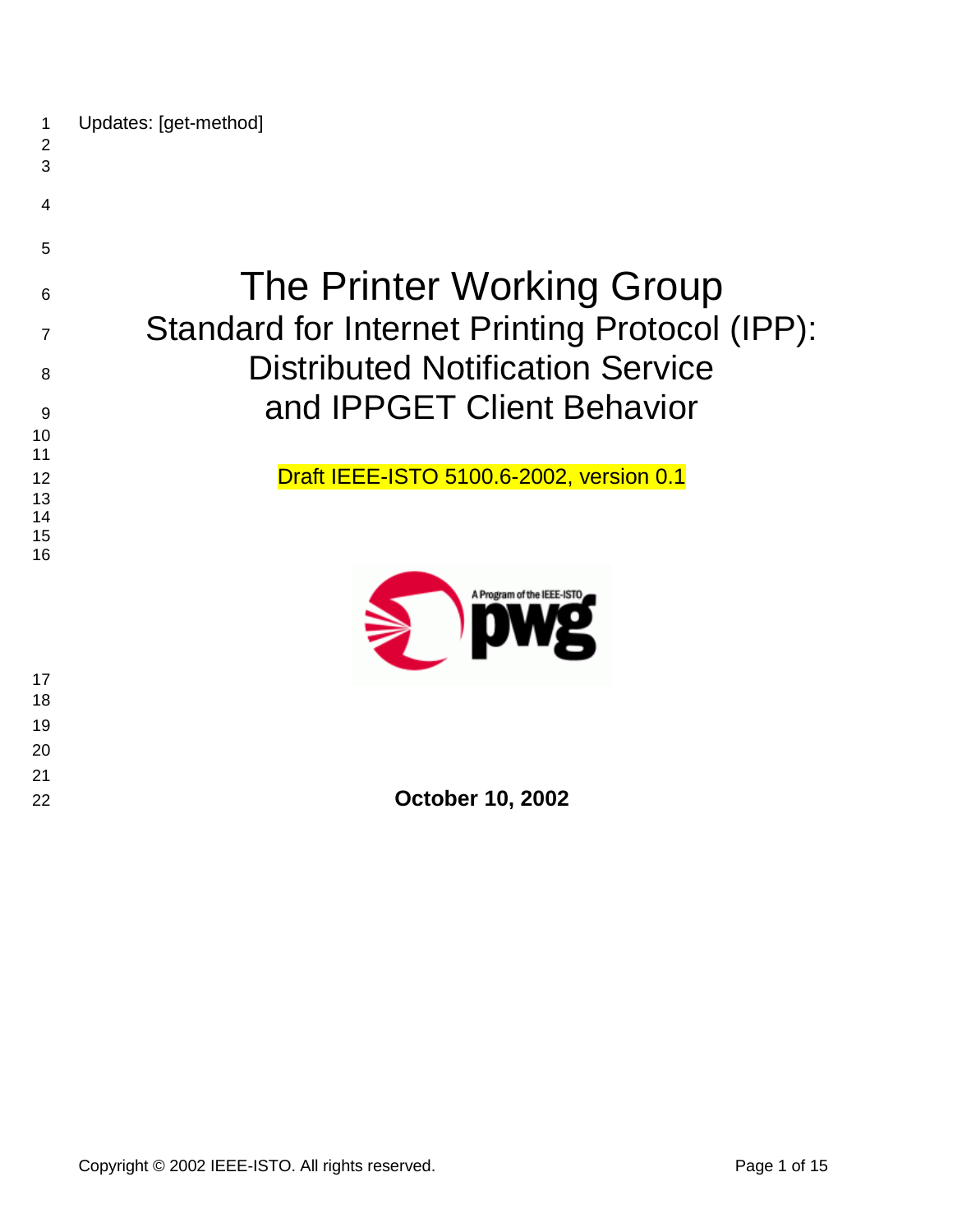| 23                                     |                                                                                                                                                                                                                                                                                                                                                                                                                                                                                                                                                                                                                                                                                                                                                                   |
|----------------------------------------|-------------------------------------------------------------------------------------------------------------------------------------------------------------------------------------------------------------------------------------------------------------------------------------------------------------------------------------------------------------------------------------------------------------------------------------------------------------------------------------------------------------------------------------------------------------------------------------------------------------------------------------------------------------------------------------------------------------------------------------------------------------------|
| 24                                     |                                                                                                                                                                                                                                                                                                                                                                                                                                                                                                                                                                                                                                                                                                                                                                   |
| 25                                     |                                                                                                                                                                                                                                                                                                                                                                                                                                                                                                                                                                                                                                                                                                                                                                   |
| 26                                     |                                                                                                                                                                                                                                                                                                                                                                                                                                                                                                                                                                                                                                                                                                                                                                   |
| 27                                     |                                                                                                                                                                                                                                                                                                                                                                                                                                                                                                                                                                                                                                                                                                                                                                   |
| 28                                     | The Printer Working Group Standard for                                                                                                                                                                                                                                                                                                                                                                                                                                                                                                                                                                                                                                                                                                                            |
| 29                                     | Internet Printing Protocol (IPP):                                                                                                                                                                                                                                                                                                                                                                                                                                                                                                                                                                                                                                                                                                                                 |
| 30                                     | <b>Distributed Notification Service</b>                                                                                                                                                                                                                                                                                                                                                                                                                                                                                                                                                                                                                                                                                                                           |
| 31                                     | and <b>IPPGET</b> Client Behavior                                                                                                                                                                                                                                                                                                                                                                                                                                                                                                                                                                                                                                                                                                                                 |
| 32                                     |                                                                                                                                                                                                                                                                                                                                                                                                                                                                                                                                                                                                                                                                                                                                                                   |
| 33                                     |                                                                                                                                                                                                                                                                                                                                                                                                                                                                                                                                                                                                                                                                                                                                                                   |
| 34                                     |                                                                                                                                                                                                                                                                                                                                                                                                                                                                                                                                                                                                                                                                                                                                                                   |
| 35                                     |                                                                                                                                                                                                                                                                                                                                                                                                                                                                                                                                                                                                                                                                                                                                                                   |
| 36<br>37<br>38<br>39<br>40<br>41<br>42 | Abstract: This document specifies an OPTIONAL IPP Distributed Notification Service for use with the "Internet<br>Printing Protocol (IPP): Event Notifications and Subscriptions" specification (ipp-ntfy). This IPP Distributed<br>Notification Service enables multiple trusted IPP Printers to off-load IPP Event Notification Delivery to a shared<br>Notification Server for any Event Delivery Method. The Notification Server (instead of the Printer) deals with<br>the burden of delivering Event Notifications. For the IPPGET Delivery Method (get-method), the Notification<br>Server, rather than the IPP Printer, takes over the burden of keeping a large number of long duration<br>connections open for outstanding Get-Notifications operations. |
| 43<br>44                               | This document also specifies additional REQUIRED behavior for any client supporting the IPPGET Delivery<br>Method.                                                                                                                                                                                                                                                                                                                                                                                                                                                                                                                                                                                                                                                |
| 45<br>46<br>47                         | Conformance: This extension is REQUIRED for all IPP clients that support the IPPGET Event Notification<br>Delivery Method. This extension is OPTIONAL for IPP Printers that support the IPPGET or any other Event<br>Notification Delivery Method.                                                                                                                                                                                                                                                                                                                                                                                                                                                                                                                |
| 48                                     |                                                                                                                                                                                                                                                                                                                                                                                                                                                                                                                                                                                                                                                                                                                                                                   |
| 49<br>50                               | This document is available electronically at:                                                                                                                                                                                                                                                                                                                                                                                                                                                                                                                                                                                                                                                                                                                     |
| 51                                     | ftp://ftp.pwg.org/pub/pwg/ipp/new_NOT/ipp-dist-not-service.pdf, .doc, .rtf                                                                                                                                                                                                                                                                                                                                                                                                                                                                                                                                                                                                                                                                                        |
| 52                                     |                                                                                                                                                                                                                                                                                                                                                                                                                                                                                                                                                                                                                                                                                                                                                                   |
|                                        |                                                                                                                                                                                                                                                                                                                                                                                                                                                                                                                                                                                                                                                                                                                                                                   |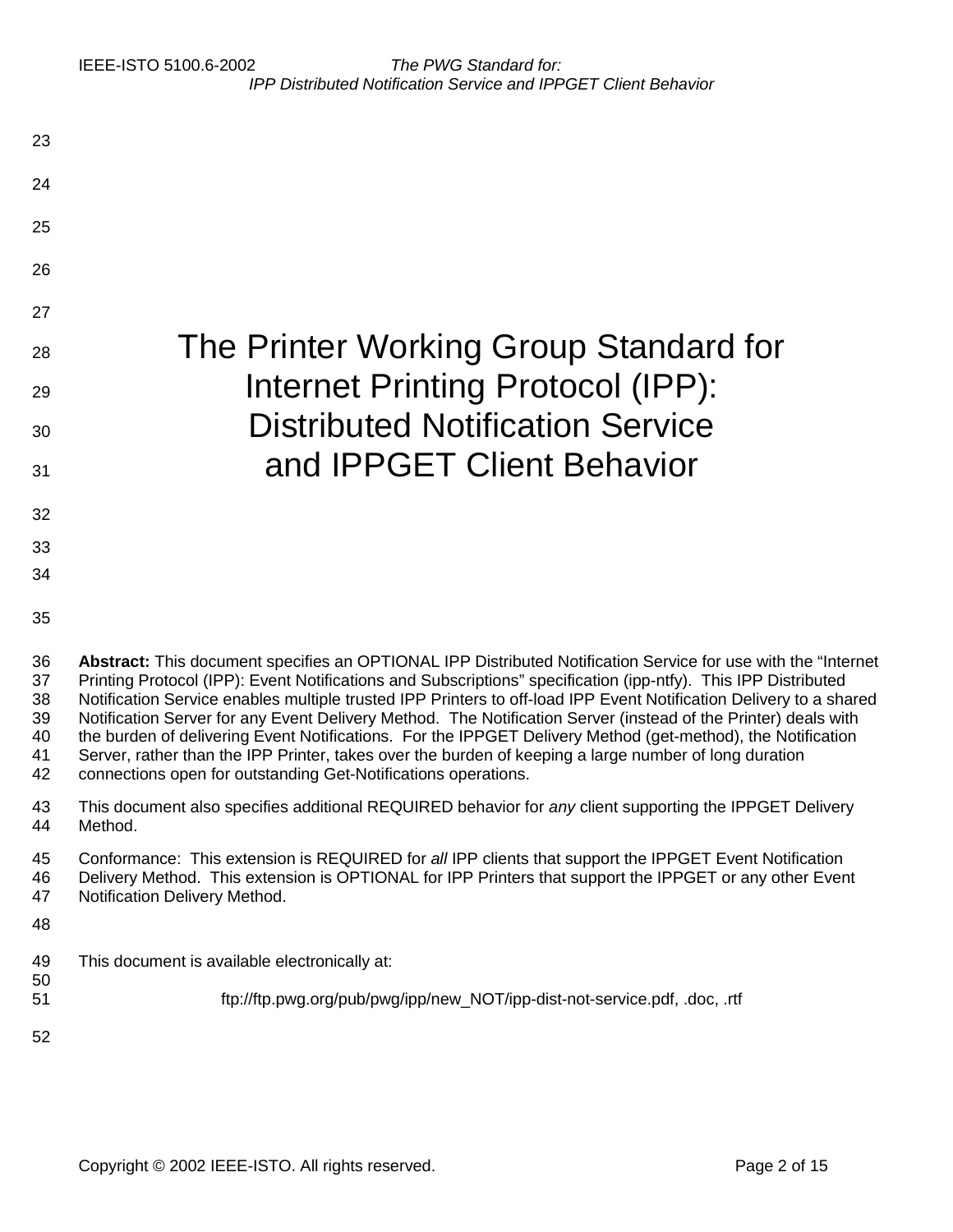#### 52 **Copyright (C) 2002, IEEE ISTO. All rights reserved.**

53 This document may be copied and furnished to others, and derivative works that comment on, or otherwise 54 explain it or assist in its implementation may be prepared, copied, published and distributed, in whole or in part, 55 without restriction of any kind, provided that the above copyright notice, this paragraph and the title of the 56 Document as referenced below are included on all such copies and derivative works. However, this document 57 itself may not be modified in any way, such as by removing the copyright notice or references to the IEEE-ISTO 58 and the Printer Working Group, a program of the IEEE-ISTO.

| 59 | Title: The Printer Working Group Standard for Internet Printing Protocol (IPP): Distributed Notification |
|----|----------------------------------------------------------------------------------------------------------|
| 60 | Service and IPPGET Client Behavior                                                                       |

61 The IEEE-ISTO and the Printer Working Group DISCLAIM ANY AND ALL WARRANTIES, WHETHER 62 EXPRESS OR IMPLIED INCLUDING (WITHOUT LIMITATION) ANY IMPLIED WARRANTIES OF 63 MERCHANTABILITY OR FITNESS FOR A PARTICULAR PURPOSE.

64 The Printer Working Group, a program of the IEEE-ISTO, reserves the right to make changes to the document 65 without further notice. The document may be updated, replaced or made obsolete by other documents at any time.

67 The IEEE-ISTO takes no position regarding the validity or scope of any intellectual property or other rights that might 68 be claimed to pertain to the implementation or use of the technology described in this document or the extent to 69 which any license under such rights might or might not be available; neither does it represent that it has made any 70 effort to identify any such rights.

71 The IEEE-ISTO invites any interested party to bring to its attention any copyrights, patents, or patent

72 applications, or other proprietary rights which may cover technology that may be required to implement the 73 contents of this document. The IEEE-ISTO and its programs shall not be responsible for identifying patents for

74 which a license may be required by a document and/or IEEE-ISTO Industry Group Standard or for conducting 75 inquiries into the legal validity or scope of those patents that are brought to its attention. Inquiries may be

76 submitted to the IEEE-ISTO by e-mail at:

77 ieee-isto@ieee.org.

78 The Printer Working Group acknowledges that the IEEE-ISTO (acting itself or through its designees) is, and 79 shall at all times, be the sole entity that may authorize the use of certification marks, trademarks, or other 80 special designations to indicate compliance with these materials.

81 Use of this document is wholly voluntary. The existence of this document does not imply that there are no other 82 ways to produce, test, measure, purchase, market, or provide other goods and services related to its scope.

83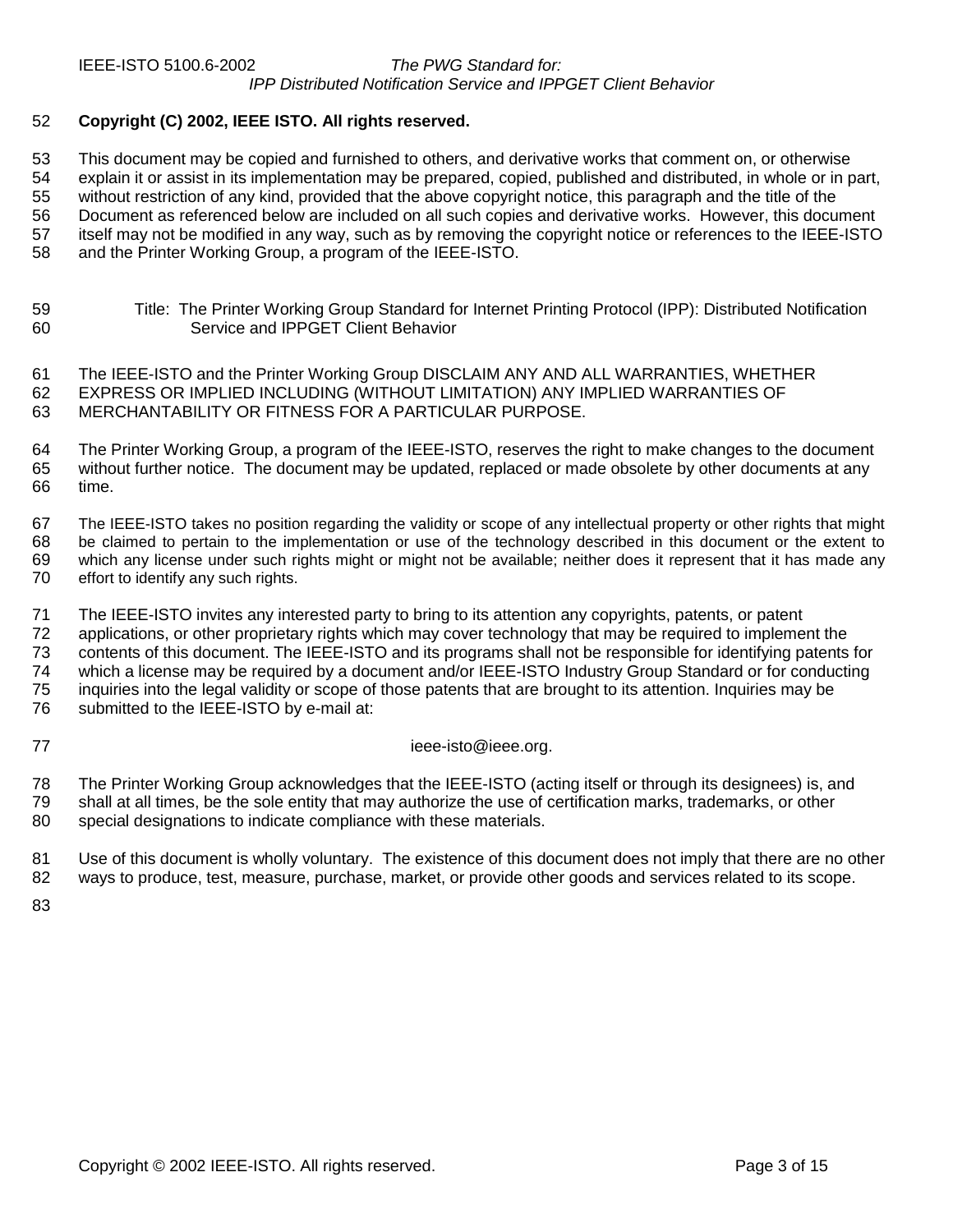#### 83 **About the IEEE-ISTO**

84 85 The IEEE-ISTO is a not-for-profit corporation offering industry groups an innovative and flexible operational 86 forum and support services. The IEEE-ISTO provides a forum not only to develop standards, but also to 87 facilitate activities that support the implementation and acceptance of standards in the marketplace. The facilitate activities that support the implementation and acceptance of standards in the marketplace. The 88 organization is affiliated with the IEEE [\(http://www.ieee.org/\)](http://www.ieee.org/) and the IEEE Standards Association 89 ([http://standards.ieee.org/\).](http://standards.ieee.org/)) 90

91 For additional information regarding the IEEE-ISTO and its industry programs visit http://www.ieee-isto.org.

92 93

#### 94 **About the IEEE-ISTO PWG**

95 The Printer Working Group (or PWG) is a Program of the IEEE Industry Standards and Technology Organization 96 (ISTO) with member organizations including printer manufacturers, print server developers, operating system<br>97 providers network operating systems providers, network connectivity vendors, and print management applicatio 97 providers, network operating systems providers, network connectivity vendors, and print management application<br>98 developers. The group is chartered to make printers and the applications and operating systems supporting developers. The group is chartered to make printers and the applications and operating systems supporting them 99 work together better. All references to the PWG in this document implicitly mean "The Printer Working Group, a 100 Program of the IEEE ISTO." In order to meet this objective, the PWG will document the results of their work as open<br>101 standards that define print related protocols, interfaces, procedures and conventions. Printer man standards that define print related protocols, interfaces, procedures and conventions. Printer manufacturers and 102 vendors of printer related software will benefit from the interoperability provided by voluntary conformance to these 103 standards.

104 In general, a PWG standard is a specification that is stable, well understood, and is technically competent, has 105 multiple, independent and interoperable implementations with substantial operational experience, and enjoys 106 significant public support.

- 107 For additional information regarding the Printer Working Group visit: http://www.pwg.org
- 108 109
- 

### 110 **Contact information:**

- 111 IPP Web Page: http://www.pwg.org/ipp/
- 112 IPP Mailing List: ipp@pwg.org
- 113 To subscribe to the ipp mailing list, send the following email:<br>114 1) send it to maiordomo@pwg.org
- 114 1) send it to majordomo@pwg.org<br>115 2) leave the subject line blank
- 2) leave the subject line blank
- 116 3) put the following two lines in the message body:
- 117 subscribe ipp
- 118 end
- 119 Implementers of this specification are encouraged to join the IPP Mailing List in order to participate in any 120 discussions of clarifications or review of registration proposals for additional names. Requests for additional 121 media names, for inclusion in this specification, should be sent to the IPP Mailing list for consideration.
- 122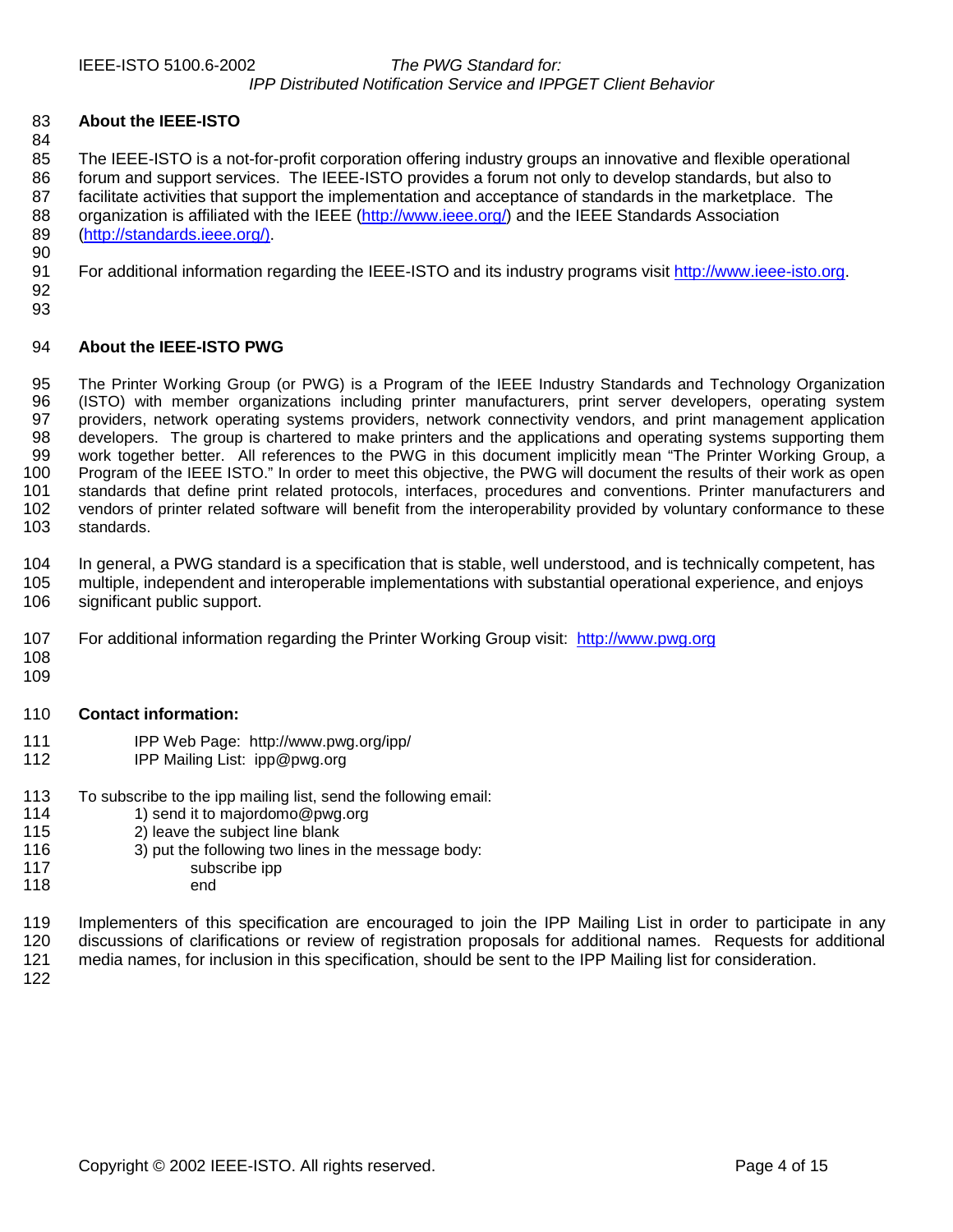#### The PWG Standard for: IPP Distributed Notification Service and IPPGET Client Behavior

#### **Contents** 122

| 123<br>124 | 1            | 1.1                                                                                        |  |
|------------|--------------|--------------------------------------------------------------------------------------------|--|
|            |              |                                                                                            |  |
| 125<br>126 | 2            | 2.1                                                                                        |  |
| 127        |              | 2.2                                                                                        |  |
| 128        | 3            |                                                                                            |  |
| 129        | 4            |                                                                                            |  |
| 130        |              | 4.1                                                                                        |  |
| 131        | 5            |                                                                                            |  |
| 132        |              | 5.1                                                                                        |  |
| 133        |              | 5.2                                                                                        |  |
| 134        |              | 5.3                                                                                        |  |
| 135        | 6            |                                                                                            |  |
| 136        |              | 6.1                                                                                        |  |
| 137        | $\mathbf{7}$ |                                                                                            |  |
| 138        |              | 7.1                                                                                        |  |
| 139        |              | 7.2                                                                                        |  |
| 140        |              | 7.3                                                                                        |  |
| 141        | 8            |                                                                                            |  |
| 142        | 9            |                                                                                            |  |
| 143        | 10           |                                                                                            |  |
| 144        |              | 10.1                                                                                       |  |
| 145        |              | 10.2                                                                                       |  |
| 146        | 11           |                                                                                            |  |
| 147        | 12           |                                                                                            |  |
| 148        | 13           |                                                                                            |  |
| 149        | 14           |                                                                                            |  |
| 150        | 15           | Appendix A: Summary of the Printer to Notification Server Protocol (PNSP) (Informative) 13 |  |
| 151        | 16           |                                                                                            |  |
| 152        | 17           |                                                                                            |  |
| 153        |              | 17.1                                                                                       |  |
| 154        |              |                                                                                            |  |

155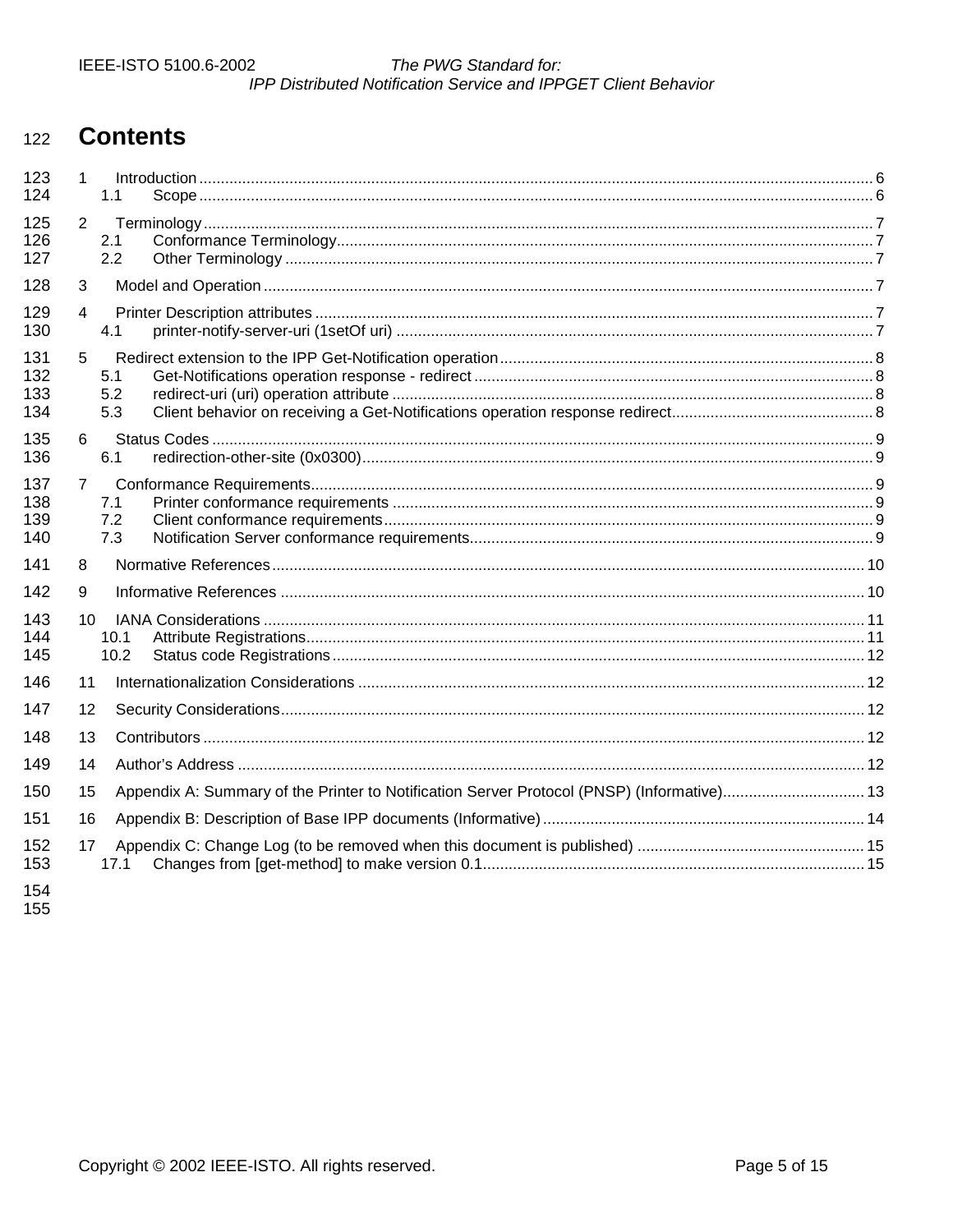<span id="page-5-0"></span>155

#### 156 **1 Introduction**

157 This document specifies an OPTIONAL IPP Distributed Notification Service for use with the "Internet Printing 158 Protocol (IPP): Event Notifications and Subscriptions" specification [ipp-ntfy]. This IPP Distributed Notification 159 Service enables multiple trusted IPP Printers to off-load IPP Event Notification Delivery to a shared Notification 160 Server for any Event Delivery Method. The Notification Server (instead of the Printer) deals with the burden 161 delivering Event Notifications. For the IPPGET Delivery Method [get-method], the Notification Server, rather 162 than the IPP Printer, takes over the burden of keeping a large number of long duration connections open for 163 use with the outstanding Get-Notifications operations that are using Event Wait Mode (see [get-method).

164 For Push Delivery Methods, the use of a Notification Server by a Printer is transparent to the IPP Client and to 165 the IPP Notification Recipient. However, for the IPPGET Pull Delivery Method, the client implementation MUST 166 be prepared to receive the redirection on a Get-Notifications response and re-issue the Get-Notifications 167 request to the redirected site. Therefore, this document also specifies additional REQUIRED behavior for *any* 168 client supporting the IPPGET Delivery Method in order to be able to interoperate with any Printer that is 169 implemented as part of a Distributed Notification Service.

170 Conformance: This extension is REQUIRED for *all* IPP clients that support the IPPGET Event Notification 171 Delivery Method [get-method]. This extension is OPTIONAL for IPP Printers that support the IPPGET or any 172 other Event Notification Delivery Method.

173 Note: This extension using a Notification Server was envisioned in [ipp-ntfy] in an Informative appendix.

#### 174 **1.1 Scope**

- 175 This specification defines the following:
- 176 1. The "**printer-notify-server-uri**" Printer Description attribute configured to specify one or more 177 Notification Servers that, in combination with the Printer, provides a Distributed Notification Service.
- 178 2. The '**redirection-other-site**' status code returned in a Get-Notifications operation response.
- 179 3. The "**redirect-uri**" operation attribute returned in a Get-Notifications operation response to indicate the 180 site to which the client is to redirect subsequent Get-Notifications operation requests (see [get-method]).
- 181 4. The **conformance requirements** for: (1) clients that support the IPPGET Delivery Method, (2) Printers 182 that use a Notification Server to delivery Events Notifications with any Delivery Method, (3) Printers that 183 support the IPPGET Delivery Method with redirection to such Notification Servers, and (4) Notification 184 Servers that, in combination with a Printer, provides a Distributed Notification Service.
- 185 The Informative Appendix in section [15 s](#page-12-0)ummarizes IPP extensions for a protocol between a trusted IPP Printer 186 and a Notification Server, called Printer to Notification Server (PNSP) [pnsp]. A Printer that supports PNSP 187 forwards Subscription operations and Events to a Notification Server which delivers the Event Notifications to 188 Notifications Recipients. A Printer and Notification Server that support PNSP meet the conformance 189 requirements for a Distributed Notification Service specified in this document.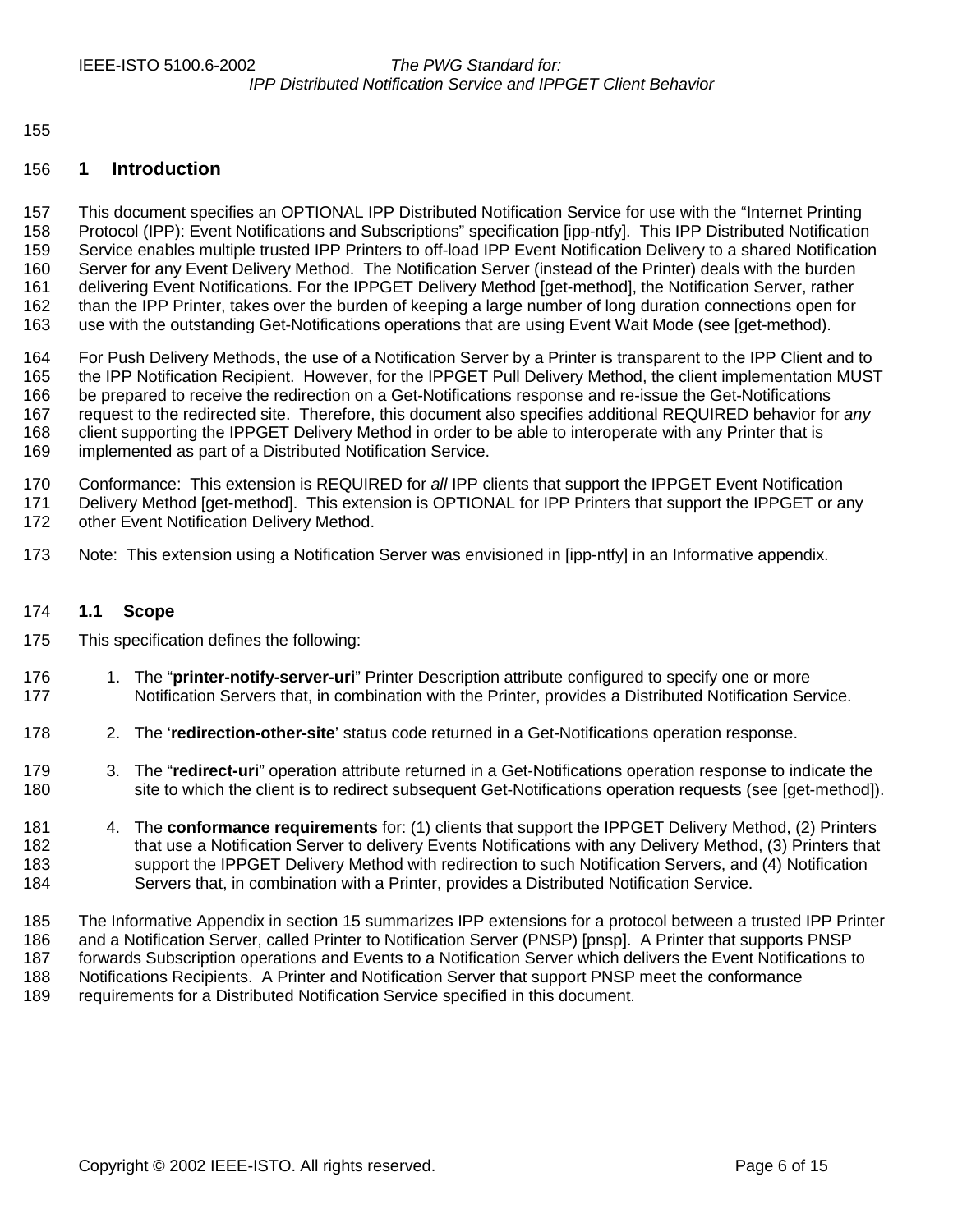<span id="page-6-0"></span>

#### 190 **2 Terminology**

191 This section defines the following terms that are used throughout this document.

#### 192 **2.1 Conformance Terminology**

193 Capitalized terms, such as **MUST, MUST NOT, REQUIRED, SHOULD, SHOULD NOT, MAY, NEED NOT,** and 194 **OPTIONAL**, have special meaning relating to conformance as defined in RFC 2119 [RFC2119] and [RFC2911] 195 section 12.1. If an implementation supports the extension defined in this document, then these terms apply; 196 otherwise, they do not. For example, statements of the form "the Printer MUST ..." only apply if the Printer 197 conforms to this document, since this extension is OPTIONAL for Printers to support. Statement of the form 198 "the IPP Client MUST ..." apply if the client supports the IPPGET Event Delivery Method, since this extension is 199 REQUIRED if the client supports the IPPGET Delivery Method.

#### 200 **2.2 Other Terminology**

201 This document uses the same terminology as [RFC2911], such as "**client**", "**Printer**", "**attribute**", "**attribute**  202 **value**", "**keyword**", "**operation**", "**request**", "**response**", "**status code**", and "**support**" with the same meaning.

203 This document also uses the same terminology as [ipp-ntfy], such as "**Subscription (object)**", "**Job Creation**  204 **operation**", "**Notification Recipient**", "**Event**", "**Event Notification**", "**Event Wait Mode**", "**Pull Delivery**  205 **Method**", and "**Push Delivery Method**" with the same meanings.

206 This document introduces the following terms:

207 **IPPGET Client** - any client that supports the IPPGET Delivery method, that is, any client that requests **Event**  208 **Notifications** by sending the Get-Notifications operation request (see [get-method]).

209 **Notification Server** - the network entity that delivers IPP **Event Notifications** on behalf of a trusted Printer in 210 which the **Events** occurred.

211 **Distributed Notification Service** - the combination of an IPP Printer and one or more **Notification Servers** 212 that the Printer is configured to use to deliver **Event Notifications**.

#### 213 **3 Model and Operation**

214 See [ipp-ntfy] section 2 "Models for Notification" and [get-method] section 3 "Model and Operation". In

215 particular, [ipp-ntfy] section 2.3 "Distributed Model for Notification" and [ipp-ntfy] Section 17 "Appendix B - 216 Distributed Model for Notification" covers the use of a Notification Server.

#### 217 **4 Printer Description attributes**

218 This section defines Printer Description attributes.

#### 219 **4.1 printer-notify-server-uri (1setOf uri)**

220 The "printer-notify-server-uri" Printer Description attribute contains one or more URIs of Notification Servers that 221 this Printer is currently configured to use. The Printer MUST support this attribute. The Printer MUST NOT 222 change these values to indicate the current Notification Server(s) being used even if the Printer is currently 223 unable to contact them. The values of this attribute MUST be an 'ipp' schemed URL according to [uri-scheme]. 224 The values MUST NOT be any of the URIs of the Printer itself, that is, MUST NOT be any of the values of the 225 Printer's "printer-uri-supported" Printer Description attribute (see [RFC2911] section 4.4.1).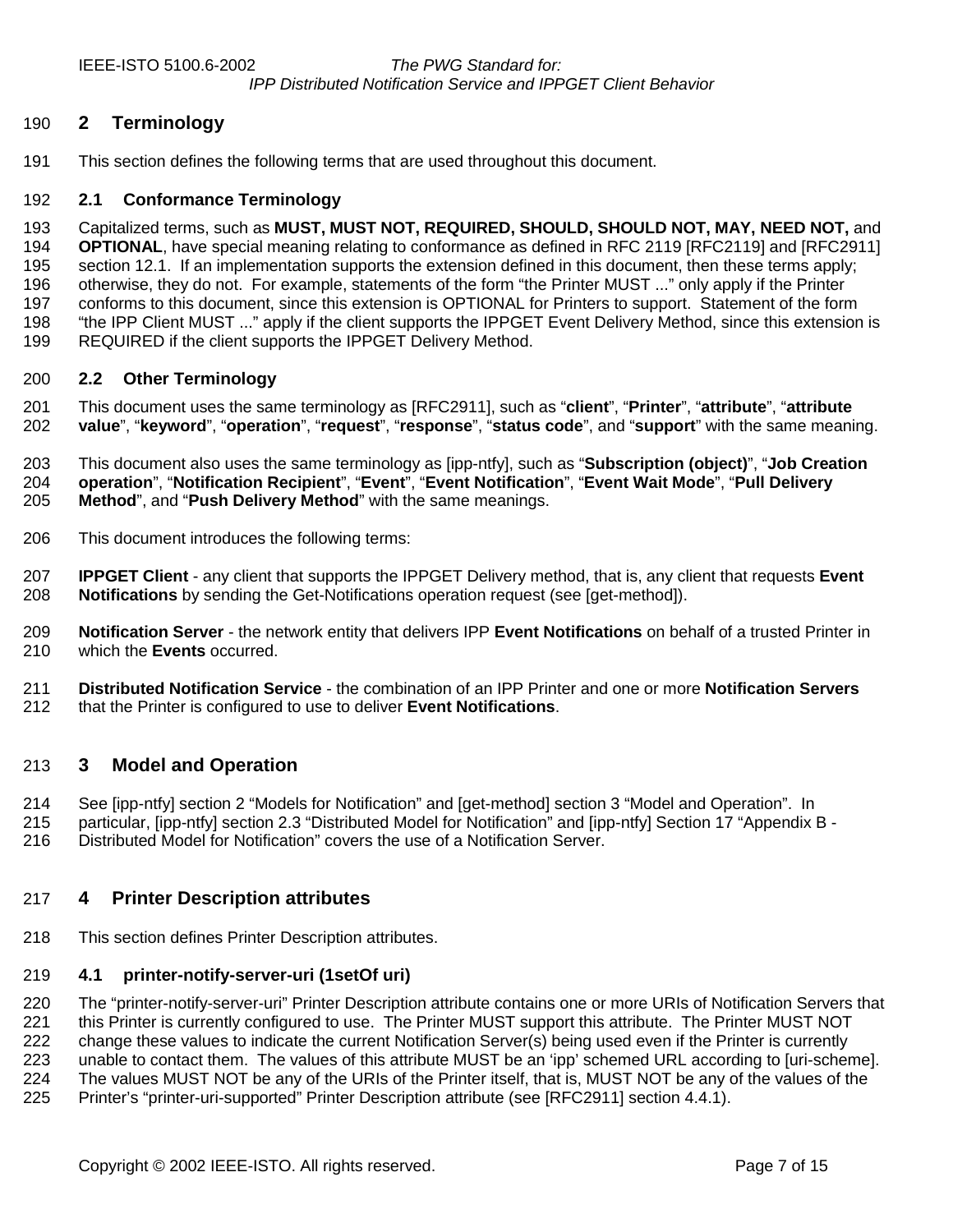- <span id="page-7-0"></span>226 The Printer MUST support this Printer Description attribute with at least one value. Note: According to
- 227 [RFC2911] section 4.1, if the administrator has not configured the value of this attribute, the Printer returns a 228 'no-value' out-of-band value.

## 229 **5 Redirect extension to the IPP Get-Notification operation**

230 This section defines the redirection extension to the IPP Get-Notifications operation which the Printer MAY 231 support and the IPPGET client MUST support.

#### 232 **5.1 Get-Notifications operation response - redirect**

233 In any Get-Notifications operation response, the Printer or the Notification Server MAY redirect the client. In 234 order to redirect the IPPGET Client, the Printer or Notification Server MUST return in Group 1 both (1) the 235 'redirection-other-site' status code (see section [6.1\)](#page-8-0) and (2) the "redirect-uri" operation attribute (see section 236 5.2). The Printer or the Notification Server SHOULD return the "notify-get-interval" operation attribute (see [get-237 method]) with a zero value in the redirect response.

238 A Printer MAY redirect the client in a Get-Notifications operation response to a Notification Server for any 239 implementation defined reason. For example, the number of connections currently in use or the authenticated 240 identify of the client. A Notification Server MAY redirect the client in a Get-Notifications operation response to 241 another Notification Server or back to the original Printer. Note: redirecting back to the original Printer supports 242 a flexible redirection lifetime without imposing any additional burden on the IPPGET Client.

#### 243 **5.2 redirect-uri (uri) operation attribute**

244 The "redirect-uri" operation attribute contains the URI of another target for the Get-Notifications operation. If the 245 Printer returns this operation attribute, the value MUST contain a copy of one of the values of the Printer's 246 "printer-notify-server-uri" Printer Description attribute. If the Notification Server returns this operation attribute, 247 the value MUST be either the URI of another Notification Server or the original Printer.

248 A Printer or Notification Server MAY return this operation attribute in a Get-Notifications response or in a new 249 operation suitably defined in the future. A Printer or Notification Server MUST NOT return this operation 250 attribute in any other operation response that has been previously defined unless a new IPP specification has 251 been published with the minor version number of the protocol incremented (see [RFC2911] section 3.1.8). 252 Otherwise, existing clients would be adversely affected and would not operate as expected by the Printer.

253 Note: Currently, the "redirect-uri" operation attribute is only defined for use in a Get-Notifications operation 254 response.

#### 255 **5.3 Client behavior on receiving a Get-Notifications operation response redirect**

- 256 An IPPGET Client that receives the 'redirection-other-site' status code in a Get-Notifications operation 257 response:
- 258 (1) MUST disconnect from the Printer or Notification Server; and
- 259 (2) MUST use the value of the "redirect-uri" operation attribute returned in the response as the Target in the 260 next and subsequent Get-Notifications request for this Subscription, until redirected otherwise.
- 261 Note: According to [RFC2910], the Printer disconnects, in case the client does not disconnect.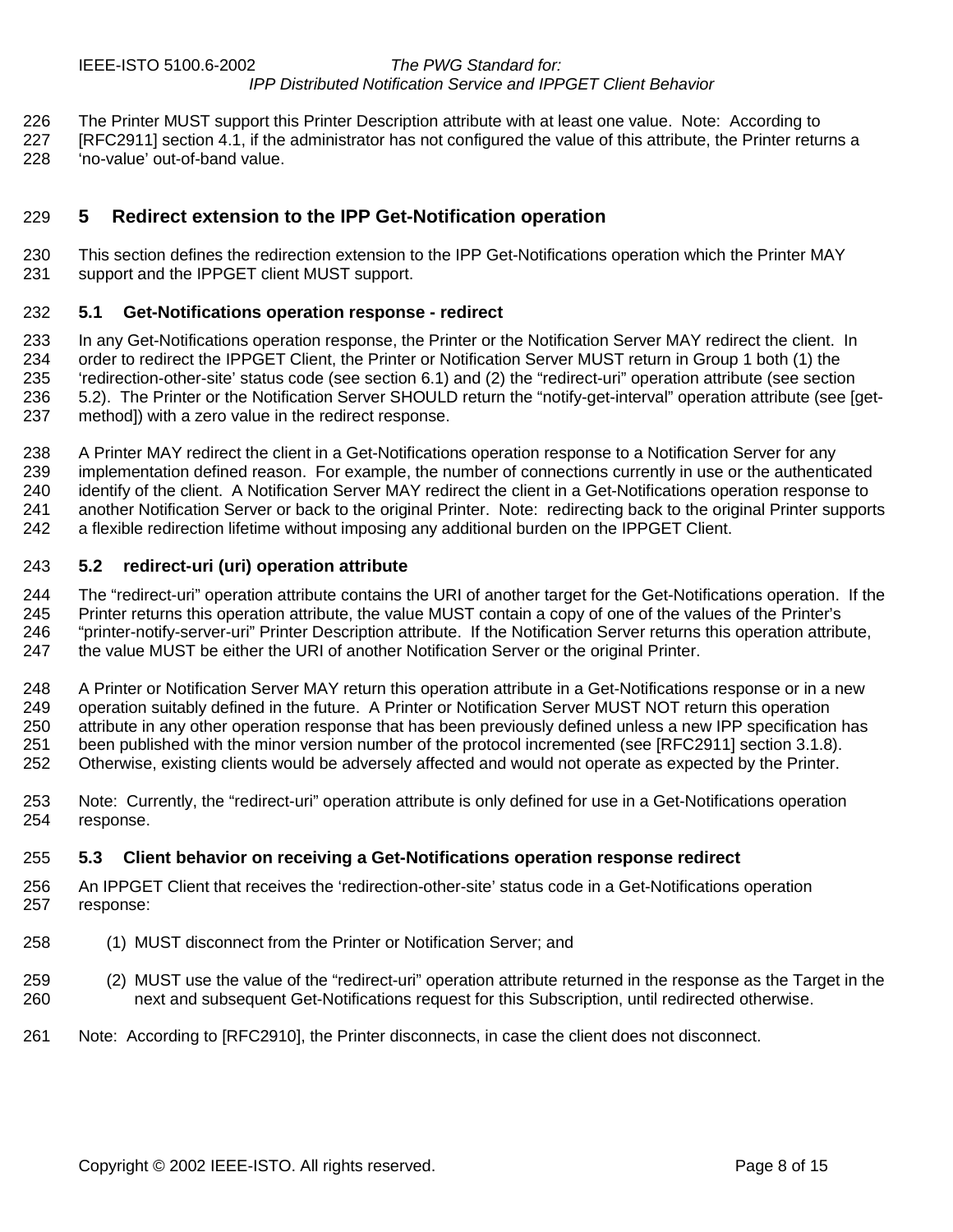<span id="page-8-0"></span>

#### 262 **6 Status Codes**

263 The section defines status codes as IPP extensions.

#### 264 **6.1 redirection-other-site (0x0300)**

265 This status code means that the Printer or Notification Server supports this operation by redirection to another 266 site indicated in an operation attribute defined for this operation response. The Printer returns this status code 267 to indicate that the client is to retry the operation at the site indicated in the operation attribute returned in the 268 same response.

269 A Printer or Notification Server MAY return this status code in a Get-Notifications response or in a new 270 operation suitably defined in the future. A Printer or Notification Server MUST NOT return this status code in 271 any other operation response that has been previously defined unless a new IPP specification has been 272 published with the minor version number of the protocol incremented (see [RFC2911] section 3.1.8).

273 Otherwise, existing clients would be adversely affected and would not operate as expected by the Printer.

274 Note: Currently, the 'redirection-other-site' status code is only defined for use in a Get-Notifications operation 275 response.

#### 276 **7 Conformance Requirements**

277 This section specifies the conformance requirements for Printers, IPP Clients, and Notification Servers.

#### 278 **7.1 Printer conformance requirements**

- 279 In order to conform to this specification, a Printer:
- 280 1. MUST meet the conformance requirements for Printers specified in [RFC2911], [ipp-ntfy], and [get-281 method] including support of all of the Subscription operations REQUIRED for Printers.
- 282 2. MUST support the "printer-notify-server-uri" (1setOf uri) Printer Description attribute as defined in 283 Section [4.1.](#page-6-0)
- 284 3. MUST support Get-Notifications operation responses as defined in section [5.1.](#page-7-0)

#### 285 **7.2 Client conformance requirements**

- 286 In order to conform to this specification, an IPP Client:
- 287 1. MUST meet the conformance requirements for clients specified in [RFC2911], [ipp-ntfy], and [get-288 method].
- 289 2. MUST act on receiving the 'redirection-other-site' status code as defined in section [5.3.](#page-7-0)

#### 290 **7.3 Notification Server conformance requirements**

- 291 In order to conform to this specification, a Notification Server in combination with a Printer that forms a 292 Distributed Notification Service:
- 293 1. SHOULD support multiple trusted Printers concurrently.
- 294 2. MUST authenticate each Printer as a trusted Printer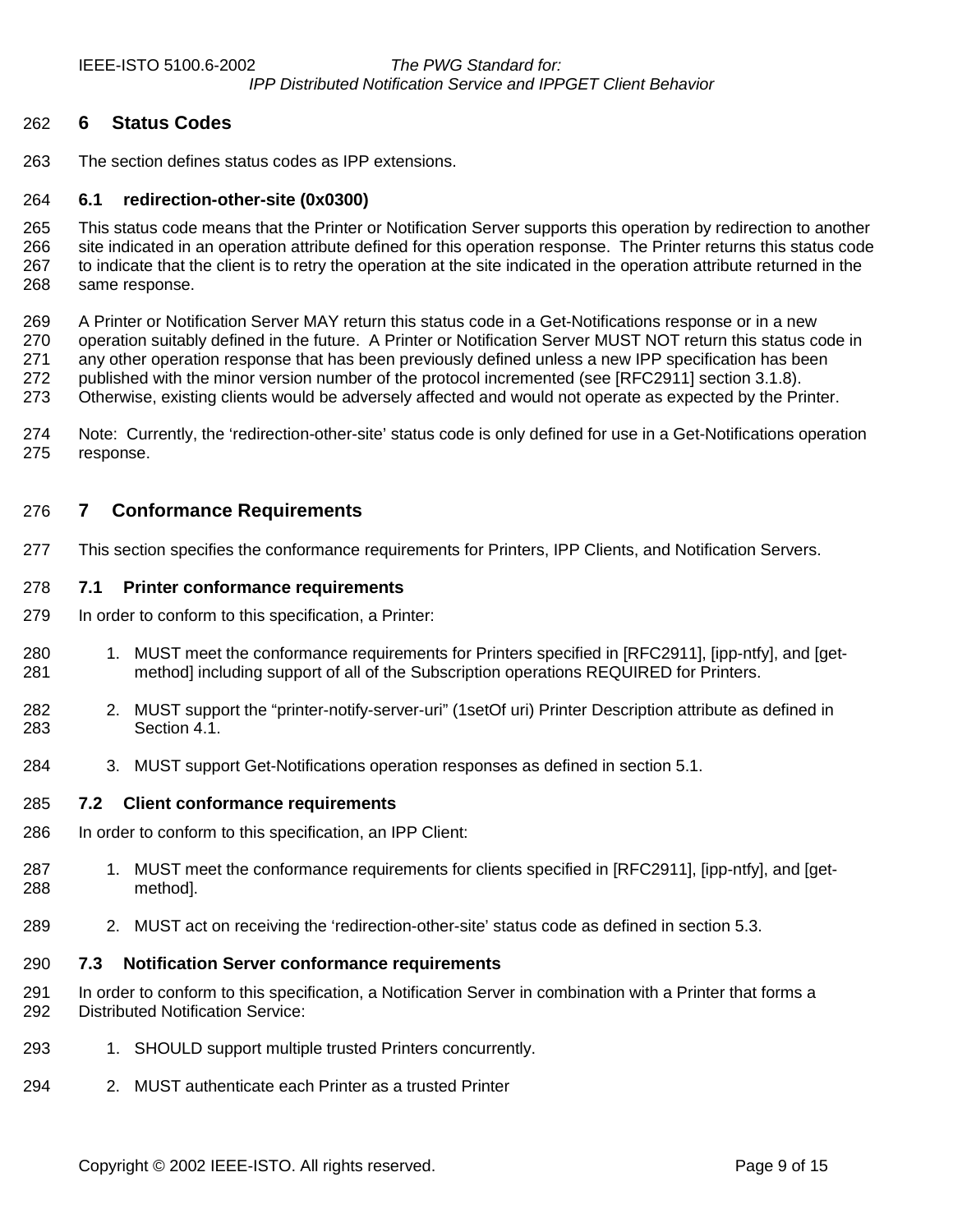#### <span id="page-9-0"></span>IEEE-ISTO 5100.6-2002 *The PWG Standard for:*

#### *IPP Distributed Notification Service and IPPGET Client Behavior*

- 295 3. MUST accept the trusted Printer's identification of the original requesting user in any forwarded 296 operation.
- 297 4. MUST support means for each trusted Printer to create corresponding Job and Printer Subscription 298 objects on the Notification Server with the same Subscriptions Ids as each Printer uses for its own<br>299 corresponding Job and Printer Subscription objects. corresponding Job and Printer Subscription objects.
- 300 5. MUST support means for the trusted Printer to renew and cancel its corresponding Subscription objects 301 on the Notification Server.
- 302 6. MAY support additional Subscription object operations from clients that are not a trusted Printer, 303 provided that the Notification server sends corresponding operations to the trusted Printer that keep the 304 Printer's parallel Subscription objects in synchronization with those kept by the Notification Server.

305 Note: This specification does not define a protocol between the Printer and the Notification Server. However, 306 see Section [15 "Appendix A: Summary of the Printer to Notification Server Protocol \(PNSP\) \(Informative\)"](#page-12-0) for a 307 summary of such a protocol and [pnsp] for a specification of such a protocol.

#### 308 **8 Normative References**

#### 309 [get-method]

310 Herriot, R., Hastings, T., and H. Lewis, "Internet Printing Protocol (IPP): The 'ippget' Delivery Method 311 for Event Notifications", <draft-ietf-ipp-notify-get-08.txt>, September 10, 2002.

#### 312 [ipp-ntfy]

313 Herriot, R., and T. Hastings, "Internet Printing Protocol/1.1: Event Notifications and Subscriptions", 314 <draft-ietf-ipp-not-spec-10.txt>, September 10, 2002.

#### 315 [RFC2119]

316 S. Bradner, "Key words for use in RFCs to Indicate Requirement Levels", RFC 2119 , March 1997

#### 317 [RFC2910]

318 Herriot, R., Butler, S., Moore, P., Tuner, R., "Internet Printing Protocol/1.1: Encoding and Transport", 319 RFC 2910, September 2000.

#### 320 **IRFC29111**

321 Hastings, T., Herriot, R., deBry, R., Isaacson, S., and P. Powell, "Internet Printing Protocol/1.1: Model 322 and Semantics", RFC 2911, September 2000.

#### 323 [uri-scheme]

324 Herriot, R., and I. McDonald, "IPP URL Scheme", <draft-ietf-ipp-url-scheme-05.txt>, work in progress, 325 May 20, 2002.

### 326 **9 Informative References**

#### 327 [indp-method]

328 Parra, H., and T. Hastings, "Internet Printing Protocol (IPP): The 'indp' Delivery Method for Event 329 Notifications and Protocol/1.0", <draft-ietf-ipp-indp-method-06.txt>, work in progress, July 17, 2001.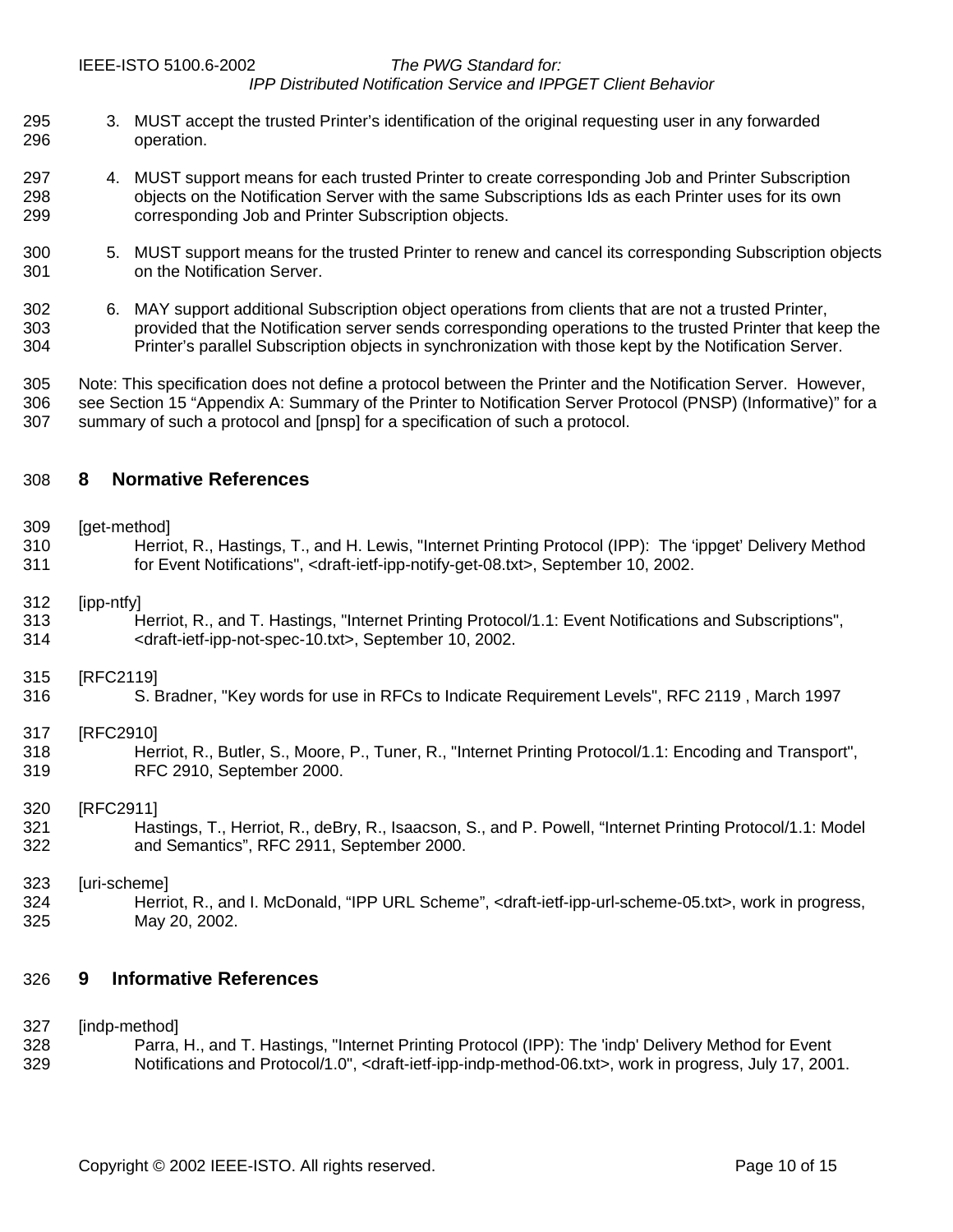#### <span id="page-10-0"></span>IEEE-ISTO 5100.6-2002 *The PWG Standard for:*

*IPP Distributed Notification Service and IPPGET Client Behavior* 

| 330 | [notify-req]                                                                                                              |
|-----|---------------------------------------------------------------------------------------------------------------------------|
| 331 | Hastings, T., deBry, R., and H. Lewis, "Internet Printing Protocol (IPP): Requirements for IPP                            |
| 332 | Notifications", <draft-ietf-ipp-not-06.txt>, work in progress, July 17, 2001.</draft-ietf-ipp-not-06.txt>                 |
| 333 | [pnsp]                                                                                                                    |
| 334 | McDonald, I., and T. Hastings, "Internet Printing Protocol (IPP): Printer to Notification Server Protocol                 |
| 335 | (PNSP)", <draft-mcdonald-ipp-dist-not-00.txt>, work in progress, September 13, 2002.</draft-mcdonald-ipp-dist-not-00.txt> |
| 336 | [RFC2565]                                                                                                                 |
| 337 | Herriot, R., Butler, S., Moore, P., and R. Turner, "Internet Printing Protocol/1.0: Encoding and                          |
| 338 | Transport", RFC 2565, April 1999.                                                                                         |
| 339 | [RFC2566]                                                                                                                 |
| 340 | R. deBry, T. Hastings, R. Herriot, S. Isaacson, and P. Powell, "Internet Printing Protocol/1.0: Model                     |
| 341 | and Semantics", RFC 2566, April 1999.                                                                                     |
| 342 | [RFC2567]                                                                                                                 |
| 343 | Wright, D., "Design Goals for an Internet Printing Protocol", RFC 2567, April 1999.                                       |
| 344 | [RFC2568]                                                                                                                 |
| 345 | Zilles, S., "Rationale for the Structure and Model and Protocol for the Internet Printing Protocol", RFC                  |
| 346 | 2568, April 1999.                                                                                                         |
| 347 | [RFC2569]                                                                                                                 |
| 348 | Herriot, R., Hastings, T., Jacobs, N., Martin, J., "Mapping between LPD and IPP Protocols", RFC 2569,                     |
| 349 | April 1999.                                                                                                               |
| 350 | [RFC2616]                                                                                                                 |
| 351 | R. Fielding, J. Gettys, J. Mogul, H. Frystyk, L. Masinter, P. Leach, T. Berners-Lee, "Hypertext                           |
| 352 | Transfer Protocol - HTTP/1.1", RFC 2616, June 1999.                                                                       |
| 353 | [RFC3196]                                                                                                                 |
| 354 | Hastings, T., Manros, C., Zehler, P., Kugler, C., and H. Holst, "Internet Printing Protocol/1.1:                          |
| 355 | Implementer's Guide", RFC 3196, November 2001.                                                                            |
| 356 | <b>10 IANA Considerations</b>                                                                                             |
| 357 | This section contains the exact information for IANA to add to the IPP Registry according to the procedures               |
| 358 | defined in RFC 2911 [RFC2911] section 6. The resulting registrations will be published in the                             |
| 359 | http://www.iana.org/assignments/ipp-registrations registry.                                                               |
|     |                                                                                                                           |

#### 360 **10.1 Attribute Registrations**

361 The following table lists the attributes defined in this document. These attributes are to be registered according<br>362 to the procedures in RFC 2911 [RFC2911] section 6.2. to the procedures in RFC 2911 [RFC2911] section 6.2.

|     | 363 Printer Description attributes:        | Reference        | Section: |
|-----|--------------------------------------------|------------------|----------|
|     | 364 printer-notify-server-uri (1setOf uri) | IEEE-ISTO 5101.6 | 4.1      |
| 365 |                                            |                  |          |
|     | 366 Operation attributes:                  | Reference        | Section: |
| 367 | redirect-uri (uri)                         | IEEE-ISTO 5101.6 | 5.2      |
| 368 |                                            |                  |          |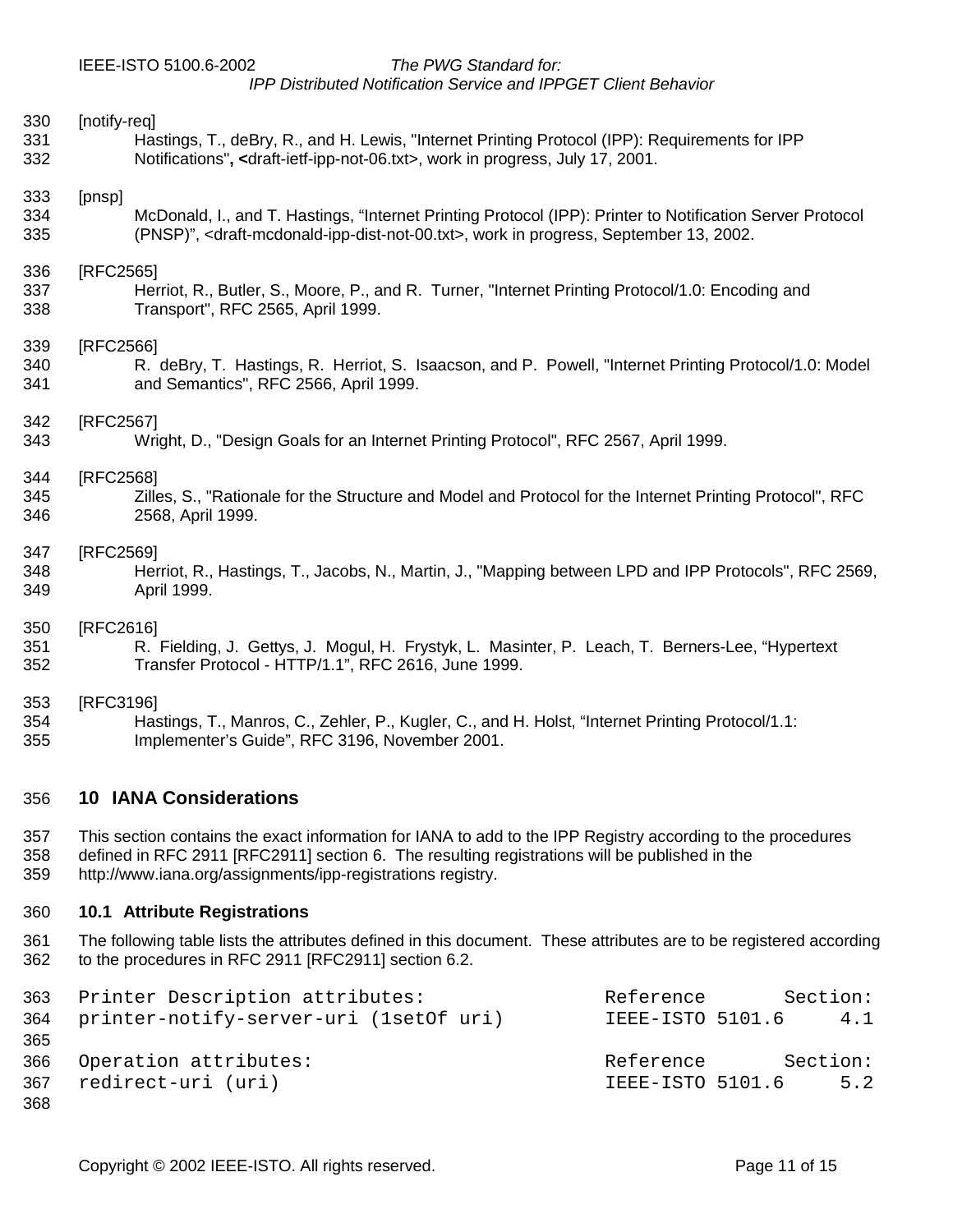<span id="page-11-0"></span>

#### 369 **10.2 Status code Registrations**

370 The following table lists the status code defined in this document. This status code is to be registered 371 according to the procedures in RFC 2911 [RFC2911] section 6.6.

|     | 372 Status codes:                   | Reference        | Section: |
|-----|-------------------------------------|------------------|----------|
|     | 373 redirection-other-site (0x0300) | IEEE-ISTO 5101.6 | 6.1      |
| 374 |                                     |                  |          |

#### 375 **11 Internationalization Considerations**

376 The internationalization considerations for Printers and clients are the same as those described in [get-method] 377 section 16.

#### 378 **12 Security Considerations**

379 The security considerations for Printers and clients are the same as those described in [get-method] section 17. 380 In addition, the extension described in this document requires that the Printer be a trusted network entity of the 381 Notification Server, since the Printer has to convey the ownership of Subscription objects that it creates to the 382 Notification Server in such a way that the Notification Server can perform the same access control as the 383 Printer would have performed. In addition, the Printer has to forward additional information and Subscription 384 operations to the Notification Server (see section [15\)](#page-12-0).

#### 385 **13 Contributors**

- 386 Carl Kugler IBM Corporation
- 387 Bob Herriot independent consultant

#### 388 **14 Author's Address**

| 389 | Tom Hastings                       |
|-----|------------------------------------|
| 390 | <b>Xerox Corporation</b>           |
| 391 | 737 Hawaii St.                     |
| 392 | El Segundo, CA 90245               |
| 393 |                                    |
| 394 | Phone: 310 333-6413                |
| 395 | Fax: 310 333-5514                  |
| 396 | e-mail: hastings@cp10.es.xerox.com |
| 397 |                                    |
| 398 | <b>Harry Lewis</b>                 |
| 399 | IBM                                |
| 400 | 6300 Diagonal Hwy.                 |
| 401 | Boulder, CO 80301-9191             |
| 402 |                                    |
| 403 | Phone: 303-924-5337                |
| 404 | e-mail: harryl@us.ibm.com          |
| 405 |                                    |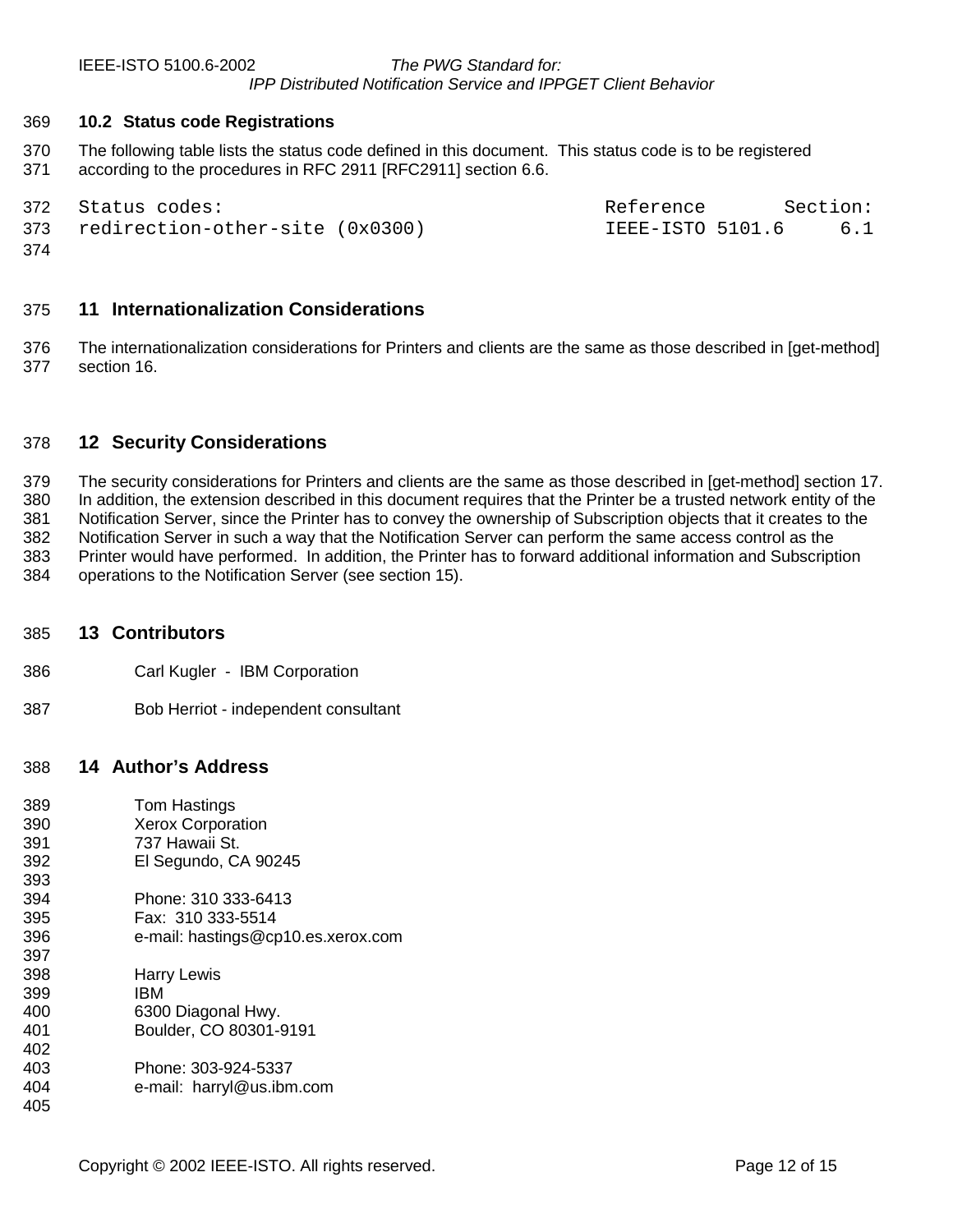- <span id="page-12-0"></span>406 Ira McDonald 407 High North Inc
- 408 221 Ridge Ave
- 409 Grand Marais, MI 49839
- 410
- 411 Phone: +1 906-494-2434
- 412 Email: imcdonald@sharplabs.com

## 413 **15 Appendix A: Summary of the Printer to Notification Server Protocol (PNSP)**  414 **(Informative)**

415 This appendix summarizes the extensions to the IPP protocol necessary for the Printer to Notification Server 416 Protocol (PNSP). PNSP allows a trusted Printer to interoperate with a Notification Server to provide the 417 Distributed Notification Service specified in this document. See [pnsp] for a complete specification of PNSP.

- 418 Using the PNSP protocol:
- 419 1. The Printer (acting in the role of a operator) registers once at its startup time with the Notification Server 420 as a trusted Printer using a new register operation.
- 421 2. The Printer supports all of the Subscription object operations as specified in [ipp-ntfy].
- 422 3. The Printer implements the following Subscription object operations locally: Get-Subscription-Attributes 423 and Get-Subscriptions according to [ipp-ntfy].
- 424 4. The Printer accepts and forwards to the Notification Server the following Subscription object operation 425 requests: Create-Job-Subscription, Create-Printer-Subscription, Renew-Subscription, and Cancel-426 Subscription.
- 427 5. The Printer accepts Job Creation operation requests and submits corresponding Create-Job-428 Subscription operations to the Notification Server for any Subscriptions supplied by the client in the Job 429 Creation request. Note: [ipp-ntfy] defines Job Creation operations as: Print-Job, Print-URI, and Create-430 Job.
- 431 6. When forwarding the Subscription operations, the Printer copies the following Subscription Description 432 attributes from its Subscription object and passes them in the Subscription Attributes group (along with 433 the original Subscription Template attributes supplied by the client). The Notification Server accepts the 434 values of these Subscription Description attributes since the Printer is a trusted Printer:
- 435 a. Create-Job-Subscription: "notify-printer-uri", "notify-job-id", and "notify-subscriber-user-name".
- 436 b. Create-Printer-Subscription: "notify-printer-uri", and "notify-subscriber-user-name".
- 437 c. Renew-Subscription: "notify-subscriber-user-name"
- 438 d. Cancel-Subscription: "notify-subscriber-user-name"
- 439 7. When an Event occurs, the Printer forwards the Event to the Notification Server, using another new 440 operation. See the Send-Notifications operation defined for the INDP Delivery Method [indp-method]. 441 The Notification Server scans its Subscription objects and delivers the Events appropriate for the 442 Delivery Method indicated in each Subscription object, including responding to Get-Notifications 443 requests for the IPPGET Event Delivery Method [get-method].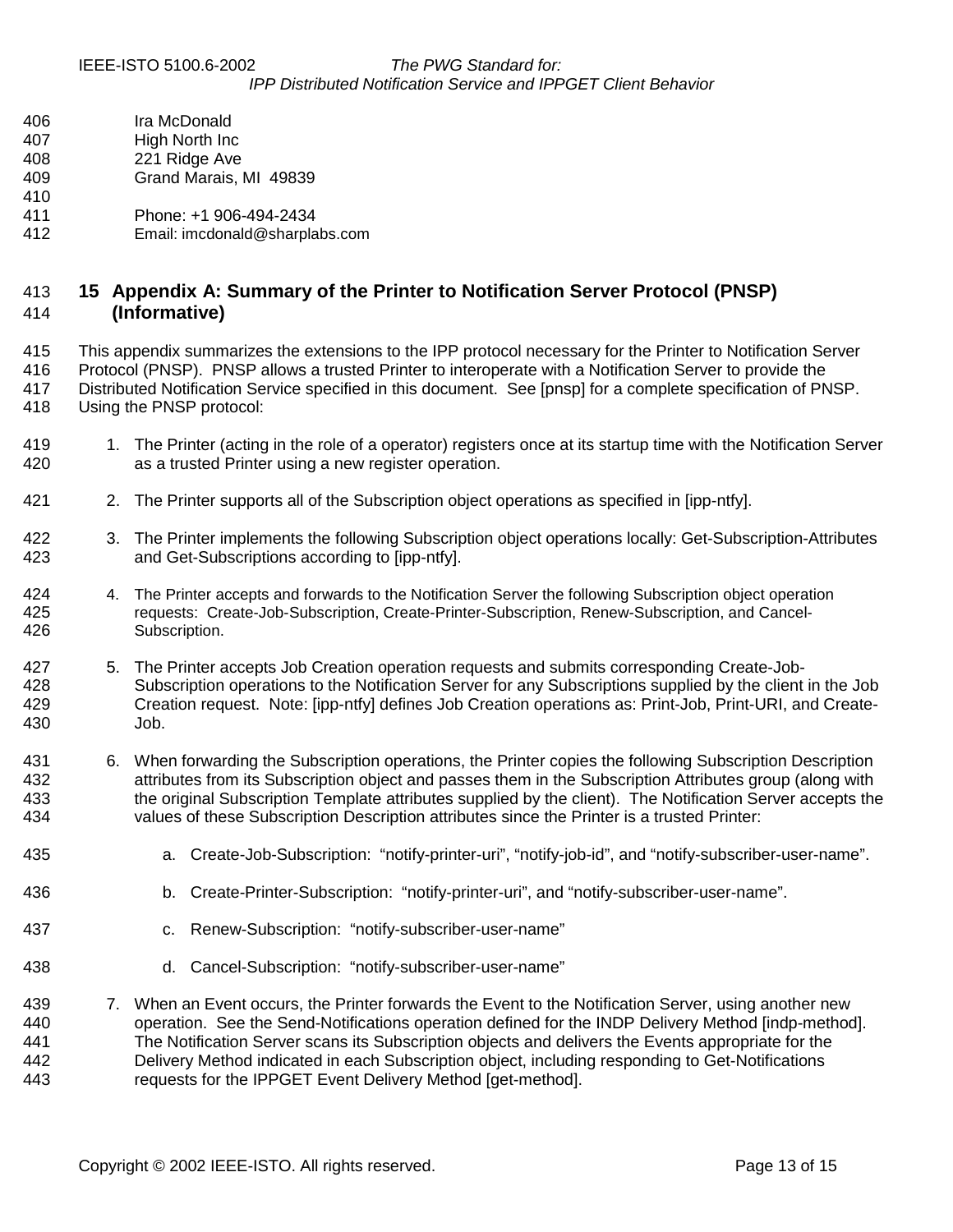<span id="page-13-0"></span>444 8. The Printer can omit sending events to the Notification Server when they occur if the Printer knows that 445 none of its outstanding Subscription objects are subscribed to that event. Since the Printer must 446 maintain each Subscription object in order to support all Subscription operations (except Get-447 Notifications), keeping the union of the events of interest isn't too difficult for the Printer. Such a filter<br>448 would be more important for a high end Printer that generates Events at a high rate, such as page would be more important for a high end Printer that generates Events at a high rate, such as page 449 completion events.

## 450 **16 Appendix B: Description of Base IPP documents (Informative)**

451 The base set of IPP documents includes:

458

- 452 Design Goals for an Internet Printing Protocol [RFC2567]
- 453 Rationale for the Structure and Model and Protocol for the Internet Printing Protocol [RFC2568]
- 454 Internet Printing Protocol/1.1: Model and Semantics [RFC2911]
- 455 Internet Printing Protocol/1.1: Encoding and Transport [RFC2910]
- 456 Internet Printing Protocol/1.1: Implementer's Guide [RFC3196]
- 457 Mapping between LPD and IPP Protocols [RFC2569]
- 459 The "Design Goals for an Internet Printing Protocol" document takes a broad look at distributed printing 460 functionality, and it enumerates real-life scenarios that help to clarify the features that need to be included in a 461 printing protocol for the Internet. It identifies requirements for three types of users: end users, operators, and 462 administrators. It calls out a subset of end user requirements that are satisfied in IPP/1.0. A few OPTIONAL 463 operator operations have been added to IPP/1.1.
- 464 The "Rationale for the Structure and Model and Protocol for the Internet Printing Protocol" document describes 465 IPP from a high level view, defines a roadmap for the various documents that form the suite of IPP specification 466 documents, and gives background and rationale for the IETF working group's major decisions.
- 467 The "Internet Printing Protocol/1.1: Model and Semantics" document describes a simplified model with abstract 468 objects, their attributes, and their operations that are independent of encoding and transport. It introduces a 469 Printer and a Job object. The Job object optionally supports multiple documents per Job. It also addresses 470 security, internationalization, and directory issues.
- 471 The "Internet Printing Protocol/1.1: Encoding and Transport" document is a formal mapping of the abstract 472 operations and attributes defined in the model document onto HTTP/1.1 [RFC2616]. It defines the encoding 473 rules for a new Internet MIME media type called "application/ipp". This document also defines the rules for 474 transporting over HTTP a message body whose Content-Type is "application/ipp". This document defines the 475 'ipp' scheme for identifying IPP printers and jobs.
- 476 The "Internet Printing Protocol/1.1: Implementer's Guide" document gives insight and advice to implementers of 477 IPP clients and IPP objects. It is intended to help them understand IPP/1.1 and some of the considerations that 478 may assist them in the design of their client and/or IPP object implementations. For example, a typical order of 479 processing requests is given, including error checking. Motivation for some of the specification decisions is 480 also included.
- 481 The "Mapping between LPD and IPP Protocols" document gives some advice to implementers of gateways 482 between IPP and LPD (Line Printer Daemon) implementations